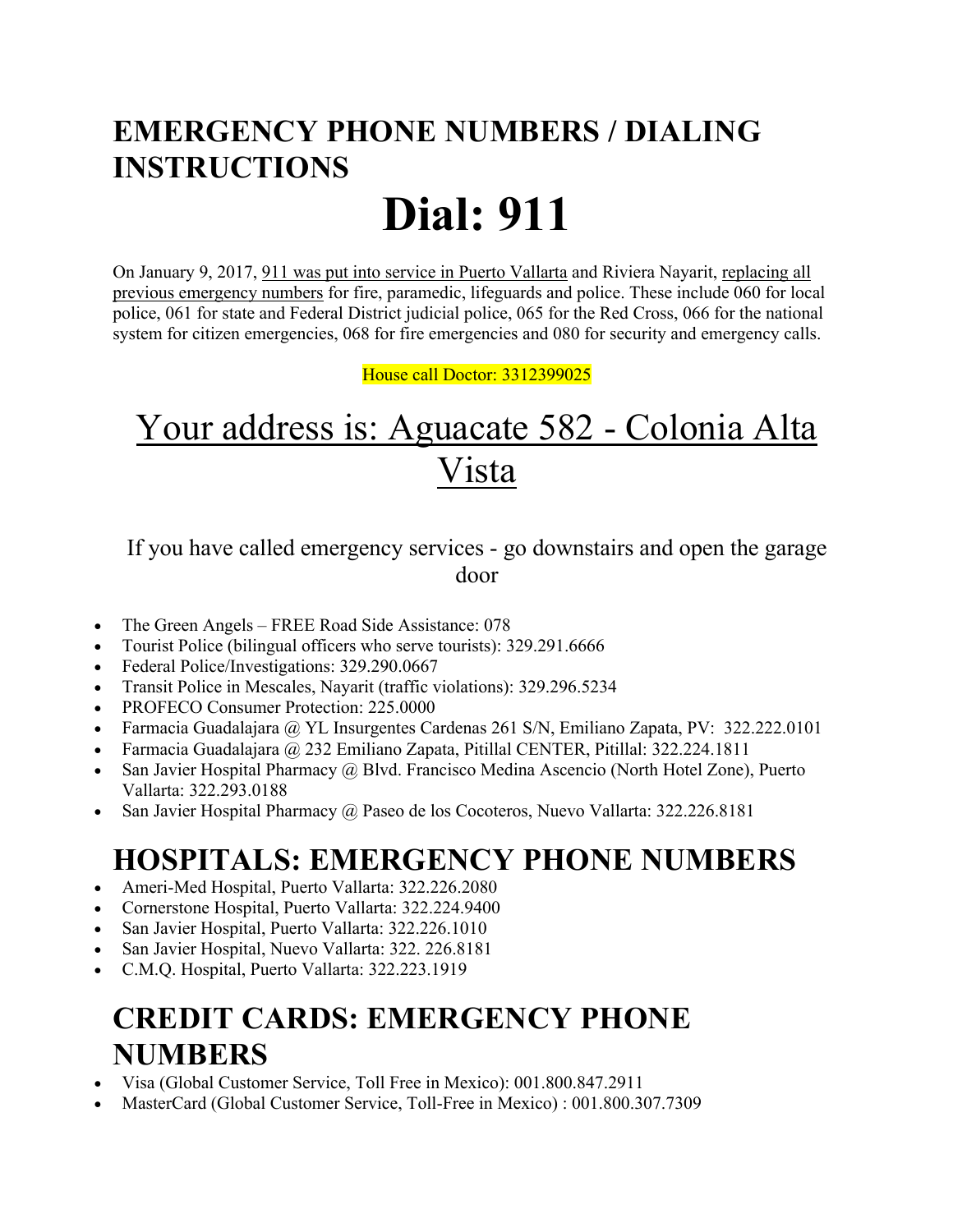- Discover Card (Global Customer Service from Mexico) 1-801-902-3100
- American Express: 001.800.327.1267 or 336.393.1111 (call collect)

## **UNITED STATES OF AMERICA CONSULATE**

US Consular Agency, Puerto Vallarta Paradise Plaza Mall Paseo de los Cocoteros #85 Interior Local L-7 Nuevo Vallarta, Nayarit 63732 Phone Number: 322.222.0069 & 322.223.3301 Fax Number: 322.223.0074 24-hour Emergency Phone @ Guadalajara office: 33.3268.2145 Email: / Website:

#### **CANADIAN CONSULATE**

Consular Agency of Canada Plaza Peninsula, Local Sub F Boulevard Francisco Medina Ascencio 2485 Zona Hotelera Norte Puerto Vallarta, Jalisco, Mexico 48300

- Phone Number: 322.293.0098
- Fax Number: 322.293-2894
- Email:

#### **EMBASSIES: EMERGENCY PHONE NUMBERS**

- American Embassy: 01-55-5080-2000
- British Embassy: 01-55-5242-8500
- Canadian Embassy: 01-55-5724-7900

#### **AIRLINES**

- PVR International Airport: 322.221-1537 /
- Aero Mexico: 322-224-2777 /
- Air Canada: 01-800-719-2827 /
- Alaska Airlines: 322-221-1350 /
- America West: 322-221-1333 /
- American Airlines: 01-800-904-6000 /
- Delta: 322-221-2524 /
- Frontier: 322-221-1426 /
- Interjet: 01-800-322-5050 /
- United: 01-800-003-0777 /
- US Airways: 01-800-428-4322 /
- Westjet: 001-800-514-7288 /

## **DIALING INSTRUCTIONS**